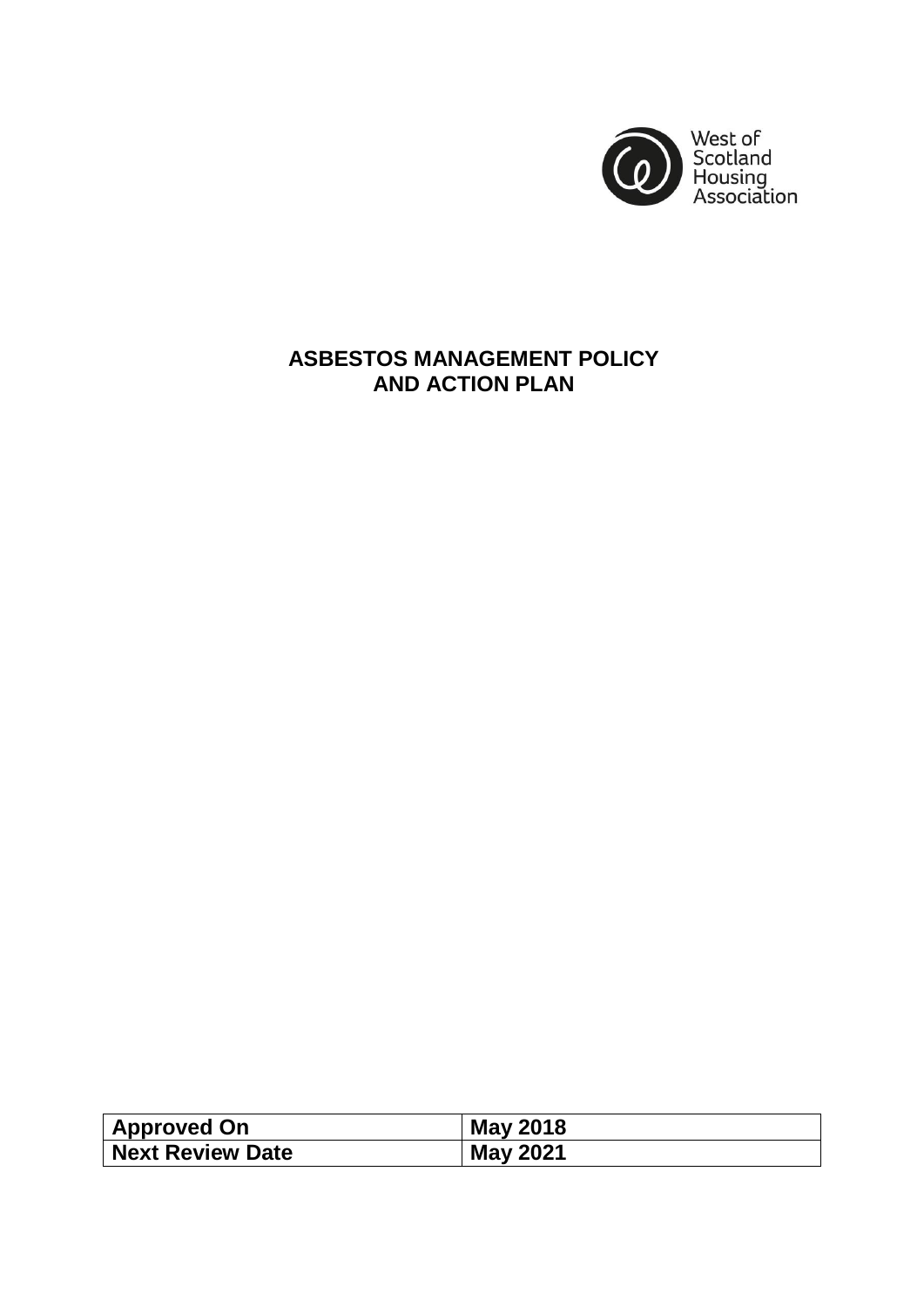# **Contents**

|            |                          | Page |
|------------|--------------------------|------|
| 1.0        | Introduction             | 3    |
| 2.0        | Background               | 3    |
| 3.0        | Legislation & Regulation | 5    |
| 4.0        | <b>Asbestos Policy</b>   | 5    |
| 5.0        | <b>Policy Outcomes</b>   | 5    |
| 6.0        | Asbestos Management Plan | 6    |
| Appendix 1 |                          | 10   |
| Appendix 2 |                          | 11   |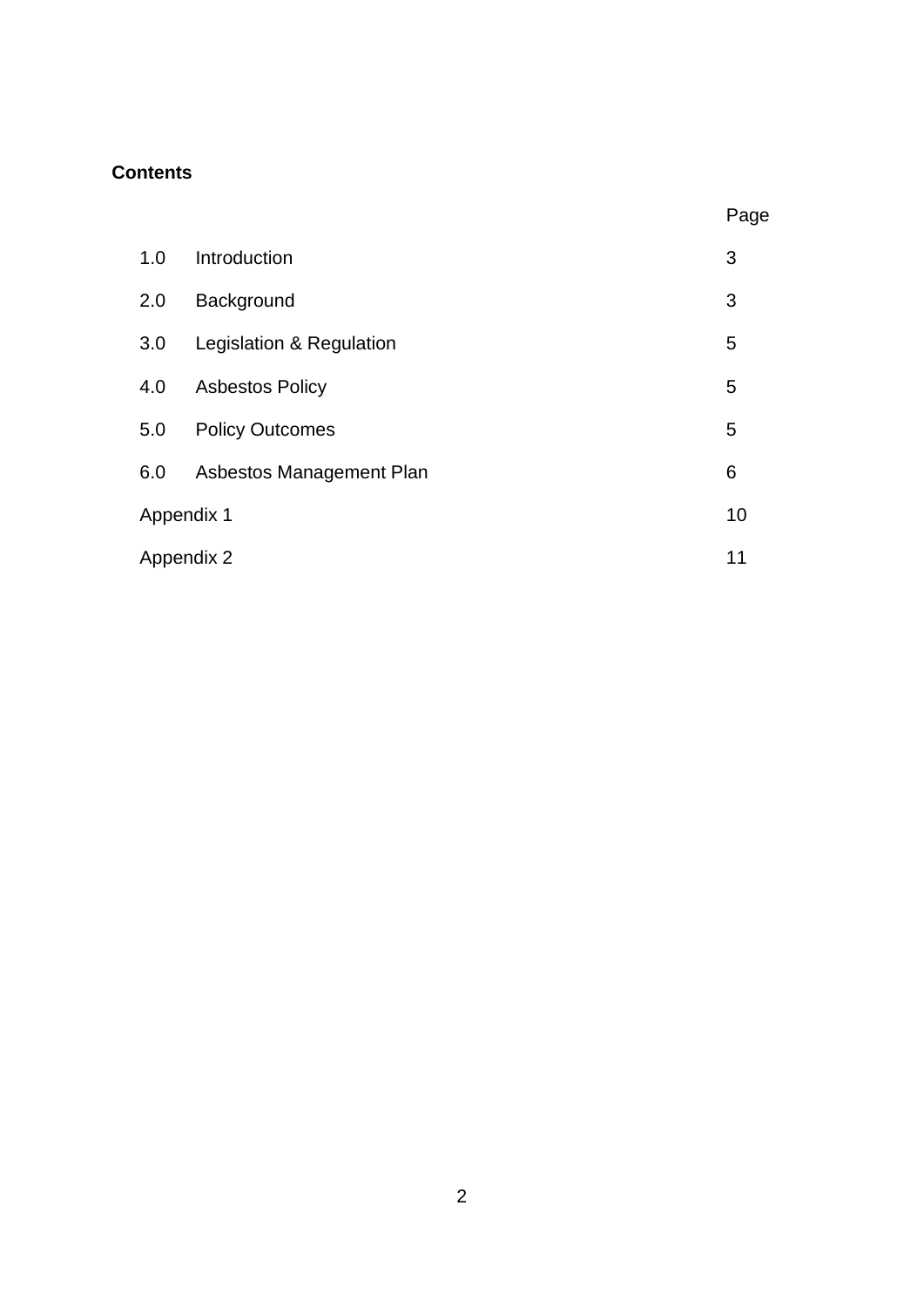# **1.0 Introduction**

This document sets out our policy for how we manage asbestos containing materials in our properties.

Asbestos is the collective name given to a group of fibrous materials that are flexible, mechanically strong and resistant to stretching, heat and chemicals. It has been used in various building products and materials for some considerable time, but was more commonly used in building construction in the periods between 1950 and 1980.

We recognise the possible presence of asbestos within some of our properties under our control. To help manage this risk an effective asbestos management policy and associated plan need to be in place to manage the risks to tenants, contractors and staff.

The presence of asbestos containing materials (ACMs) does not in itself represent a danger. However, asbestos is hazardous when damaged or disturbed and must be treated accordingly. Activities which give rise to airborne dusts e.g. breaking, sawing, cutting, and drilling asbestos containing materials are the most likely to present risks.

### **2.0 Background**

Regulations controlling asbestos materials have evolved from regulations concerning the manufacturing and processing of asbestos into regulations related to the control of the material.

Under current regulations the Association is required to have a sound Asbestos Management Policy to ensure everyone who either, works for or on behalf of the Association, or who may use any facility provided by the Association, is not exposed to asbestos materials in a condition which may expose them to asbestos fibres.

Control of Asbestos Regulations 2012 set out a specific requirement to monitor and manage asbestos containing materials (ACMs) in communal areas and common parts of non domestic and domestic buildings such as blocks of flats, foyers, corridors, lift shafts etc.

Furthermore the 2010 HSG 264 guidance replaces MDHS 100 guidance to ensure the effective monitoring and management of asbestos in all domestic properties provided by the Association. Health and Safety at work regulations also mean that domestic properties are covered by our Asbestos Management Policy to ensure WSHA employees are not exposed to health risks in going about their work.

### **3.0 Legislation & Regulation**

#### **3.1 Control of Asbestos Regulations 2012**

Control of Asbestos Regulations came into force on 6th April 2012, updating previous asbestos regulations to take account of the European Commission's view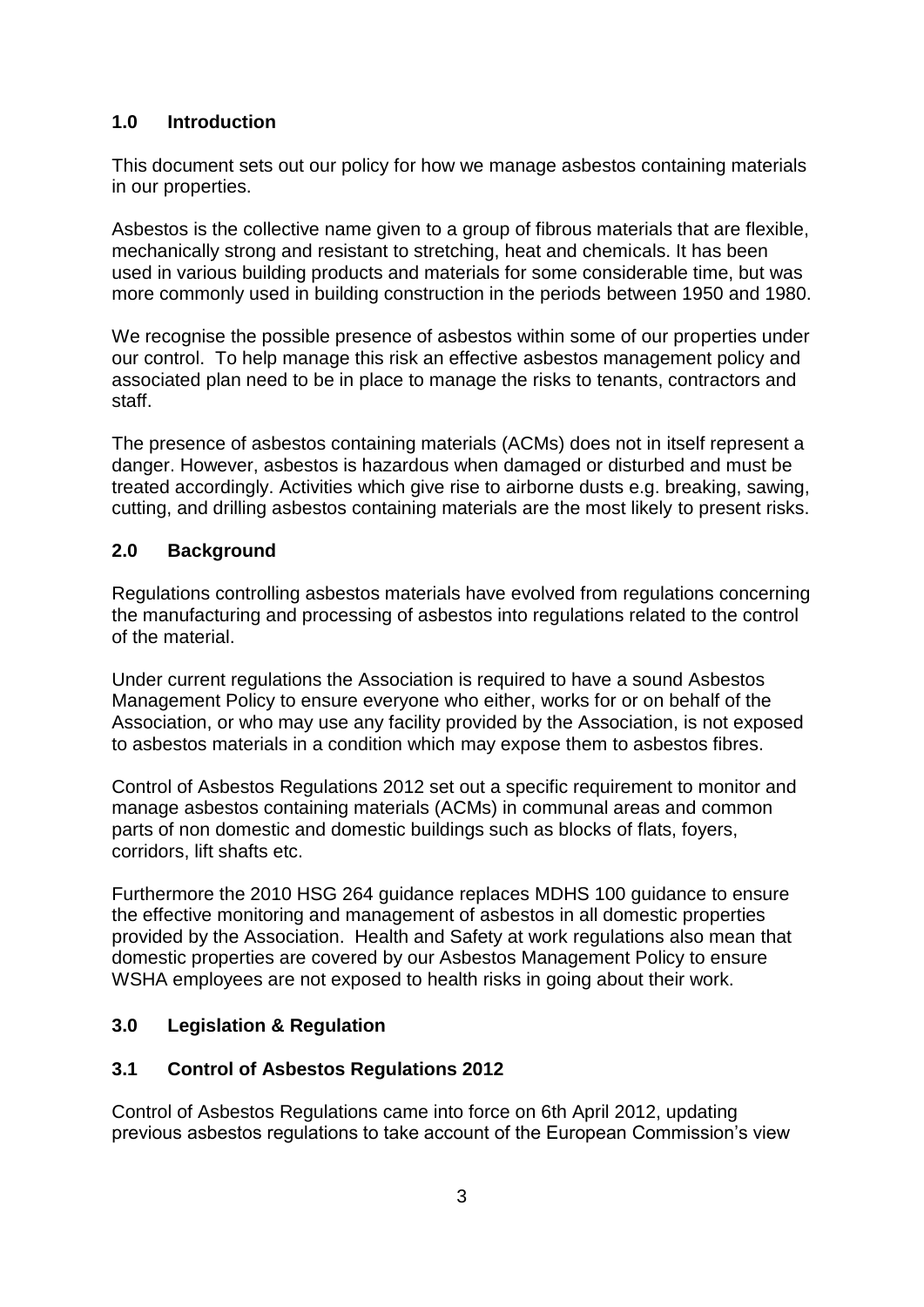that the UK had not fully implemented the EU Directive on exposure to asbestos (Directive 2009/148/EC).

Put simply, the changes now mean that some non-licensed work needs to be notified to the relevant enforcing authority, written records should be kept of notified nonlicensed work and by April 2015 all workers engaged in notified non licensed work must be under health surveillance by a doctor.

All of the previous requirements under the 2006 regulations remain the same and the changes will not make any difference to the standards of control for asbestos work.

A new category of Notifiable Non-Licensed Work (NNLW) has been created which now gives a three tier system:

- Licensed Work -high risk, high fibre release e.g. removing loose insulation
- Non Licensed Work low risk, low fibre release e.g. cleaning up small quantities of loose/ fine debris containing ACM dust
- New category (NNLW) medium risk e.g. minor, short duration work to remove asbestos insulating board as part of a refurbishment project

The definitions to these categories are contained in the Guidance to the Control of Asbestos Regulations 2012.

The Asbestos Regulations also include the 'duty to manage asbestos' in nondomestic premises e.g. G31and common areas in closes. Main provisions in the regulations include:

- Take reasonable steps to determine the location of materials likely to contain asbestos by implementing effective surveying strategies for domestic and non domestic properties
- Presume materials to contain asbestos, unless there are good reasons not to do so
- Make and maintain a written record of the location of Asbestos Containing Materials (ACMs) and presumed ACMs
- Assess and monitor the condition of ACMs and presumed ACMs
- Assess the risk of exposure for ACMs and prepare a written plan of actions and measures necessary to manage the risk i.e. the 'management plan'
- Take steps to ensure the actions are carried out and recorded
- Training is mandatory for anyone liable to be exposed to asbestos fibres at work

West of Scotland Housing Association (WSHA - the duty holder) must manage the risk in the following ways:

- Keep and maintain an up to date record of the location, condition, maintenance and removal of all the ACMs on the premises
- Repair, seal or remove ACMs if there is a risk of exposure due to their condition or location
- Maintain ACMs in a good state of repair and regularly monitor their condition;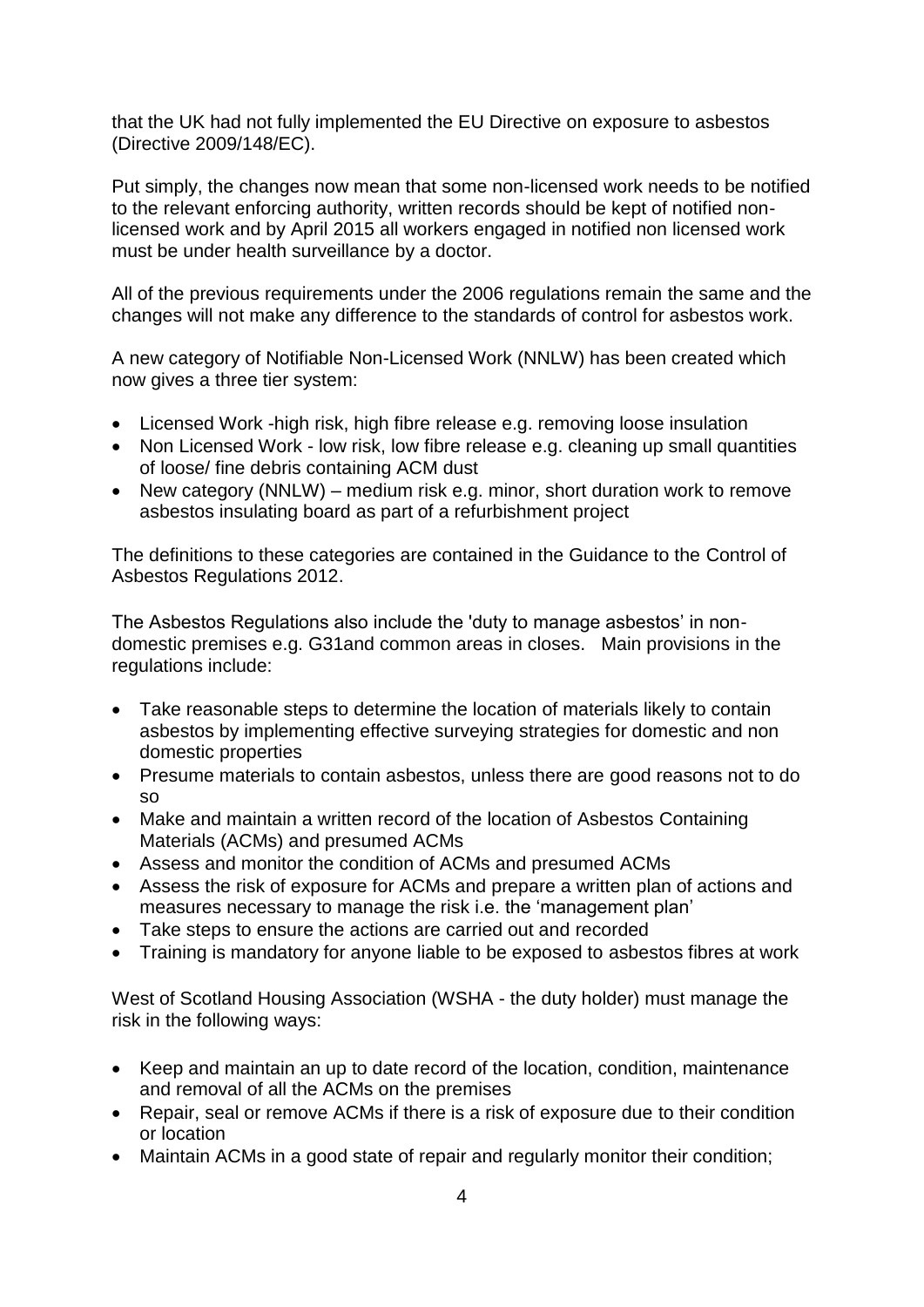- Have arrangements in place so that work which may disturb ACMs complies with the Control of Asbestos Regulations
- Review the plan at regular intervals and make changes if circumstances change

# **3.2 Health and Safety at Work Act etc. 1974**

Under this Act, employers must conduct their work so their employees will not be exposed to health and safety risks. Employers must also provide information to other people about their workplace which might affect their health and safety. Thus there is a requirement to pass information regarding asbestos to employee's and contractors when working in our premises/properties.

### **3.3 Management of Health and Safety at Work Regulations 1999**

These regulations require employers to assess health and safety risks to employees and third parties, such as residents who may be affected by our activities and make suitable arrangements to protect them.

# **3.4 Construction Design and Management Regulations (2015)**

These stipulate that arrangements should be in place to deal with asbestos during construction, refurbishment and demolition. These arrangements must be site specific and available prior to work commencing.

# **4.0 Our Policy**

West of Scotland Housing Association is committed to conducting our business in a way that protects the health, safety and welfare of its employees, tenants, contractors and visitors. It recognises its responsibility to prevent exposure to the hazards associated with asbestos containing materials (ACMs).

Consistent with this, we will:

- Ensure that all ACMs are effectively managed and associated risks reduced to as low as reasonably practicable
- Maintain an effective, robust and efficient Asbestos Management Plan so that appropriate measures such as monitoring, labelling, encapsulation, inspection or removal of ACMs is undertaken
- Maintain an up to date Asbestos Register
- Promote awareness of the hazards associated with ACMs, the contents of this Asbestos Policy and the associated Asbestos Management Plan
- Ensure that Contractors are aware of any ACMs within our properties
- Freely provide information on ACMs to appropriate personnel and third parties
- Notify tenants of ACMs where appropriate
- Review Asbestos Policy and Asbestos Management Plan annually

### **5.0 Policy Outcomes**

The intended outcomes of this policy are to: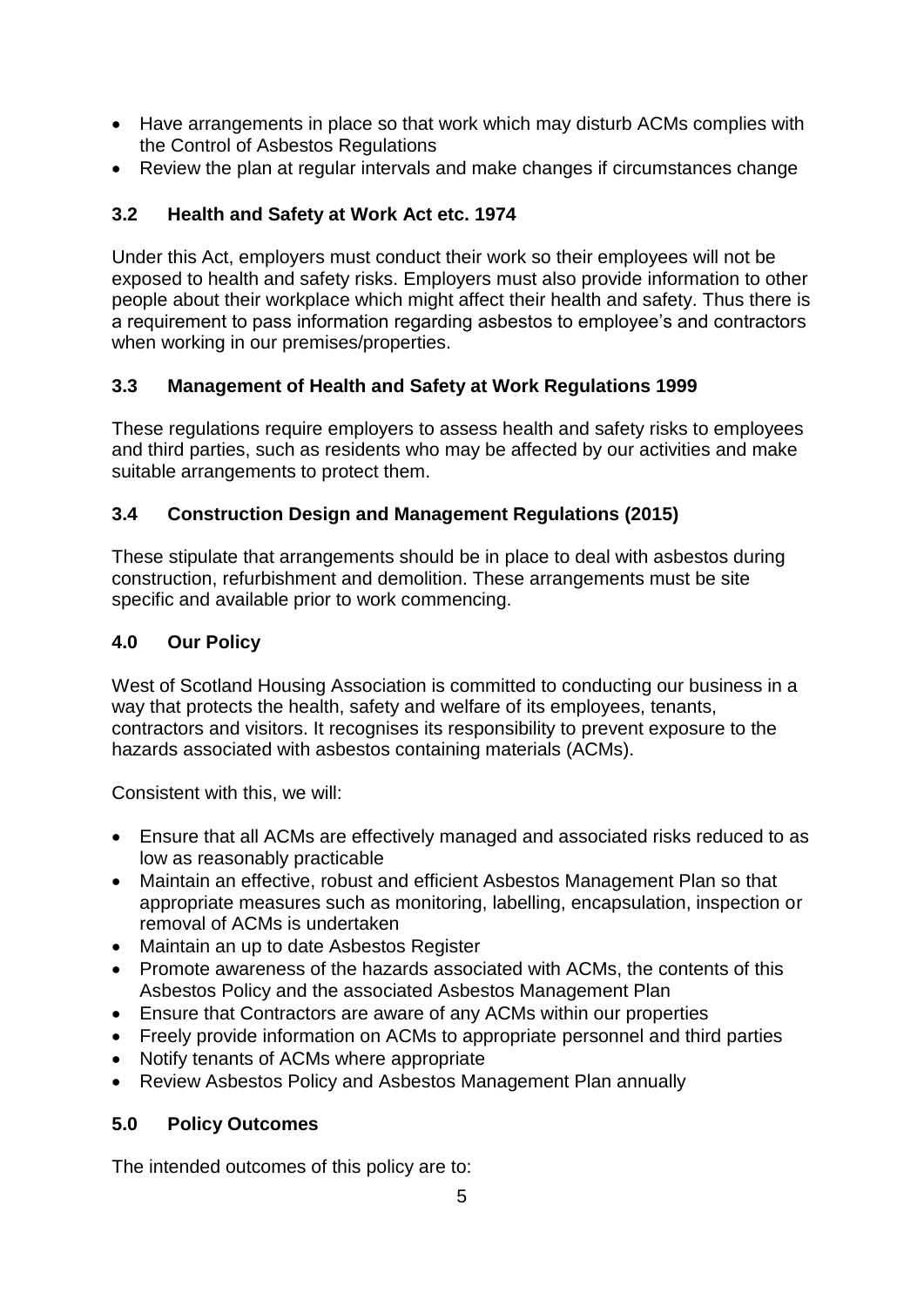- Ensure asbestos does not become an unacceptable risk to staff, contractors and tenants by undertaking inspections and surveys
- To maintain an asbestos register for all WSHA properties
- Promote awareness of the hazards of ACMs and promote our asbestos register, policy and management plan
- Regularly review policies and procedures
- Manage ACMs left in situ
- Meet or exceed legislative requirements
- Implement an effective management plan and ensure all persons who are required to disturb, repair or remove asbestos are competent and/or licensed

# **6.0 Asbestos Management Plan**

The purpose of the Asbestos Management Plan (AMP) is to assist with the control and management of ACMs in the Associations properties and premises. All properties constructed prior to 2000 will be subject to the AMP.

### **6.1** Identification of Asbestos

WSHA will increase the intelligence of our stock with regards to asbestos by carrying out surveys to establish the presence, location and type of asbestos contained within a property owned by the Association.

Surveys will be carried out as follows:

- Management survey on void properties built before 2000
- Management or Refurb/Demo survey\* on properties due for major repairs built before 2000 if potential ACM is identified at pre inspection stage
- Management or Refurb/Demo survey\* on properties due for medical adaptations built before 2000
- A 10% sample of stock not subject to any of the above.

\*Survey type is dependent on scale and type of work. Refer to Appendix 1.

We only require one asbestos survey per property and the survey does not need to be repeated. Therefore before a survey is arranged, a check should be made on Promaster to see if a survey has already been done.

Surveys will be undertaken by a UKAS Accredited surveyor/ organisation.

Surveys will identify and record the location, extent, condition and type of any known or presumed ACM.

Surveys can be instructed by any member of the Repairs or Maintenance teams but all completed surveys must be copied to the Senior Contract and Compliance Officer.

**6.2** Management Strategy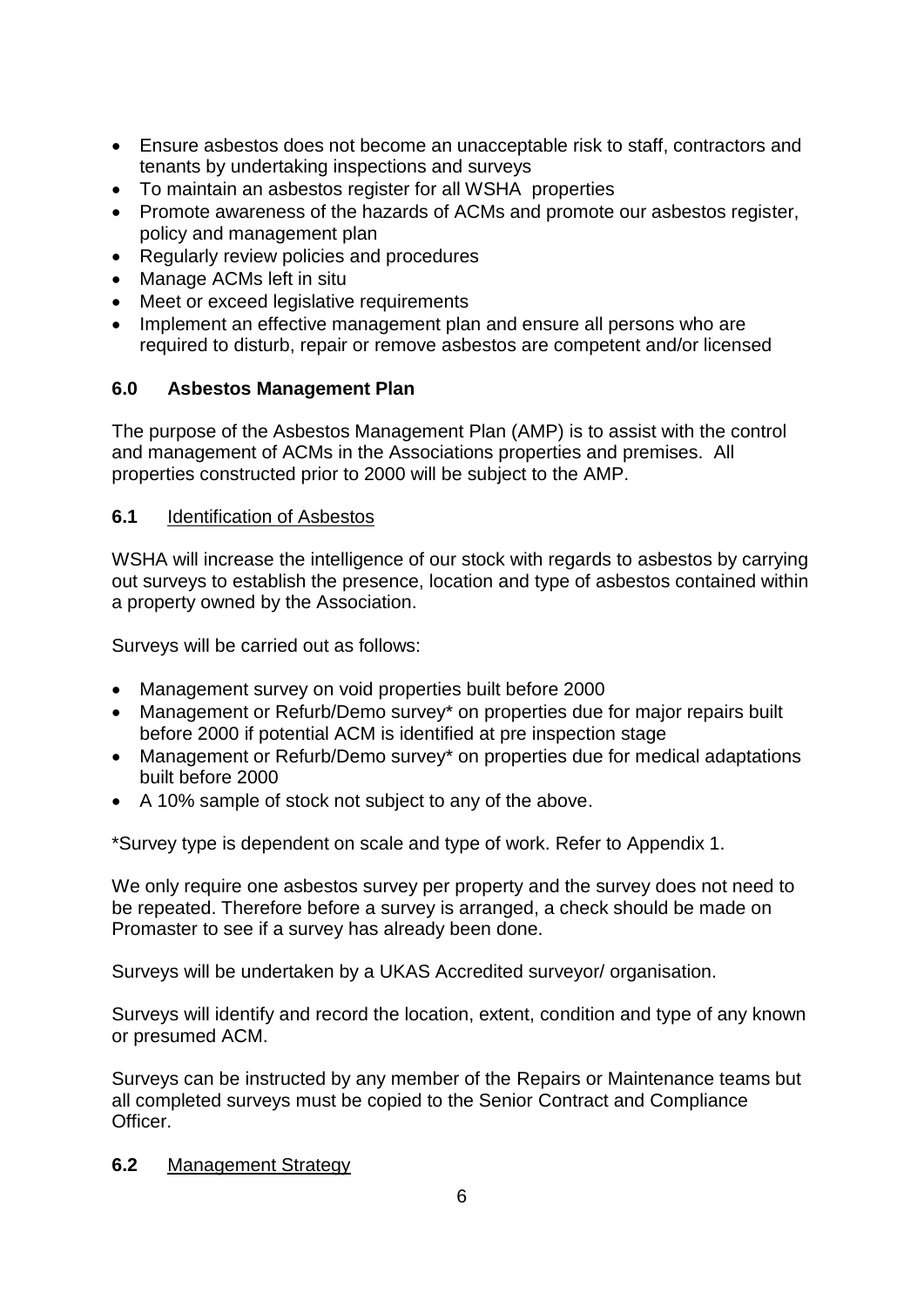The organisation appointed to carry out asbestos surveys will assess the risk in relation to ACMs by carrying out a material risk assessment and detailing:

- Product Type
- Damage
- Surface Treatment
- Asbestos Type

### **6.3** Determining Risk

Each ACM is assigned a score to reflect its asbestos type, condition and surface treatment. This informs the categorisation of the potential for fibre release. The survey makes recommendations and assigns a priority category to the ACM.

The asbestos register forms the basis of the asbestos management plan. Survey results (including negative results) will be recorded on the asbestos register by the Senior Asset Management Officer and a copy of the report saved in common drive - I:Property Services/Asbestos/Surveys. Where no information regarding ACMs is available e.g. areas that could not be accessed during a survey it must be presumed that ACMs are present and the register will reflect this.

The Senior Contracts Assistant will update Orchard (WSHAs Housing Management System) and Promaster to reflect that a survey has been carried out and the result. In the case of a positive asbestos result the user will be directed to refer to the report for further details.

It is not the policy of the Association to remove ACMs that are in good condition and present insignificant risk to the health of the building occupants, however we recognise the need for flexibility where there is a case made for specific removal. Appendix 1 outlines the process to be followed.

If the Association decides to leave the asbestos in situ then it will:

- Log the details on the register and refer user to survey which will include a floorplan of the property with ACM areas highlighted
- 'Flag' the property on the Orchard system to confirm it contains ACMs
- Ensure that all tenders for planned and cyclical works include reference to the Control of Asbestos Regulations 2012 and the Associations asbestos register

Damaged ACMs will be made safe either by sealing, encapsulating or by removing the ACM entirely. The asbestos register will be updated to reflect the action taken.

### **6.4** Communicating with our Contractors

Prior to any work being instructed and carried out in properties owned or managed by WSHA, the Asbestos register must be consulted.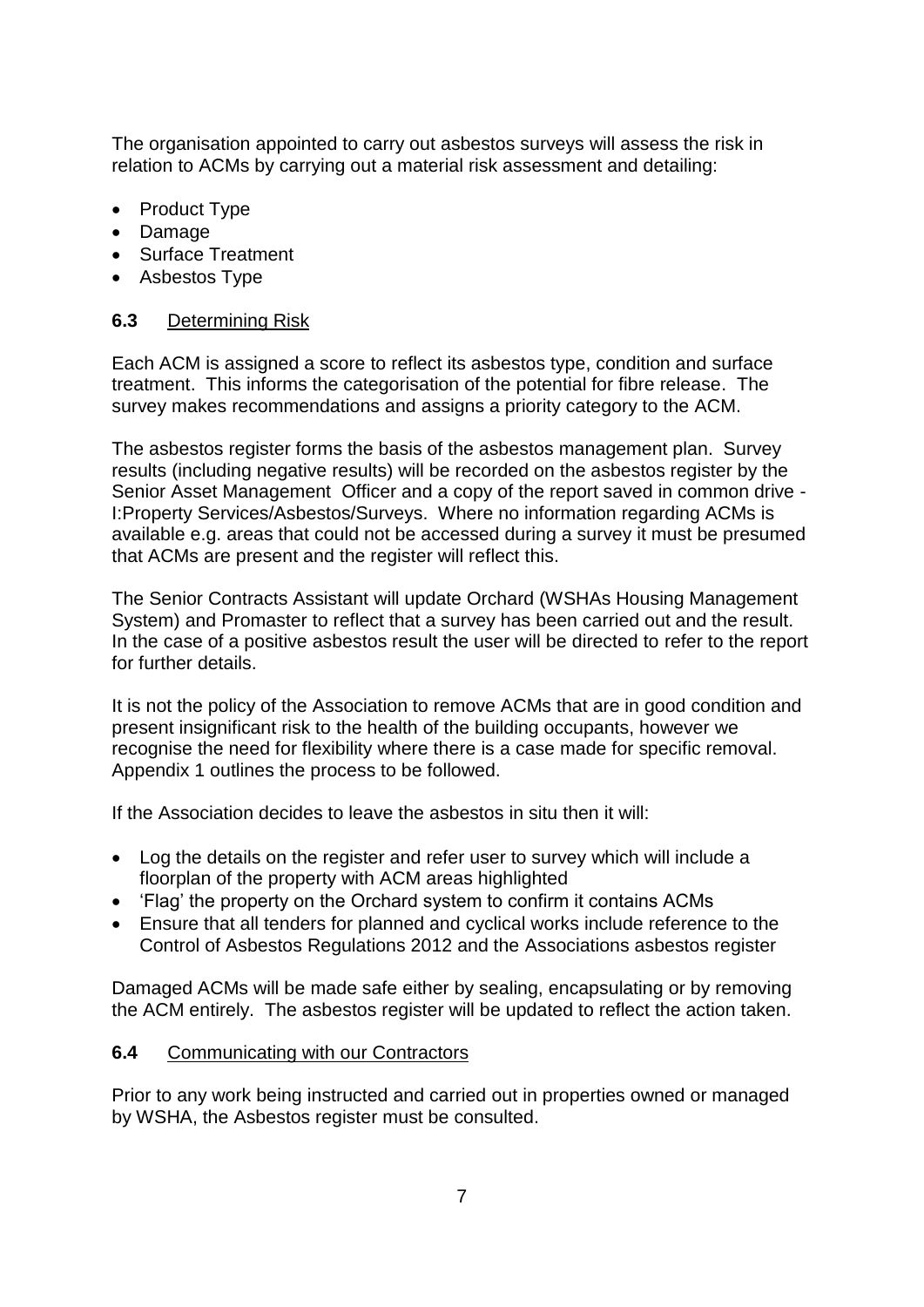All properties constructed prior to 2000 have been flagged in Orchard to inform the user of a potential presence of asbestos in the property. Where our contractor is being instructed to carry out a repair to such a property they will be advised that ACMs may be present in the building.

A copy of the asbestos register will be e mailed out to contractors on a monthly basis with recent changes highlighted.

#### **6.5** Contractors Responsibilities

Contractors (including sub-contractors) working for WSHA are responsible for ensuring that all employees under their control reference the Asbestos Register and understand its content and actions required. They are also responsible for ensuring all employees under their control work in line with the Associations Asbestos policy and management plan.

Prior to starting a job if a contractor suspects the presence of asbestos they must not start it and contact the Association for advice. If the property has not been previously surveyed and was constructed prior to 2000 the job must be postponed until a survey is carried out.

When, during the course of any work, asbestos or material suspected of being asbestos, not identified by the asbestos register is discovered, the contractor will ensure that:

- All work is stopped in the area
- All persons are removed and kept out of the immediate vicinity without causing undue concern
- The area is closed, sealed or locked off (where practicable.)
- Any equipment or materials are left in place. These will require to be disposed of as special waste depending on the result of sampling
- A warning sign(s) with the following, or similar, wording:- 'POTENTIAL ASBESTOS HAZARD-KEEP OUT' is prepared and prominently displayed. Where this is not deemed appropriate to use this type of wording alternative strict entry prohibition notices will be used
- The Senior Asset Management Officer and Property Services Manager are immediately notified
- Arrangements are made for the suspected ACM to be sampled by a competent Asbestos Surveyor and analysed by a UKAS Accredited Laboratory

The above may vary depending on the particular circumstances involved. Contractors should refer any queries to WSHA at the earliest opportunity.

#### **6.6** Communicating with our Tenants

Where asbestos materials are identified, are in good condition and remain in situ, the Senior Asset Management Officer must notify the relevant Housing Officer and Housing Assistant for the property. They will then provide the tenants with letter and information including FAQ (please see sample at appendix 2). The Housing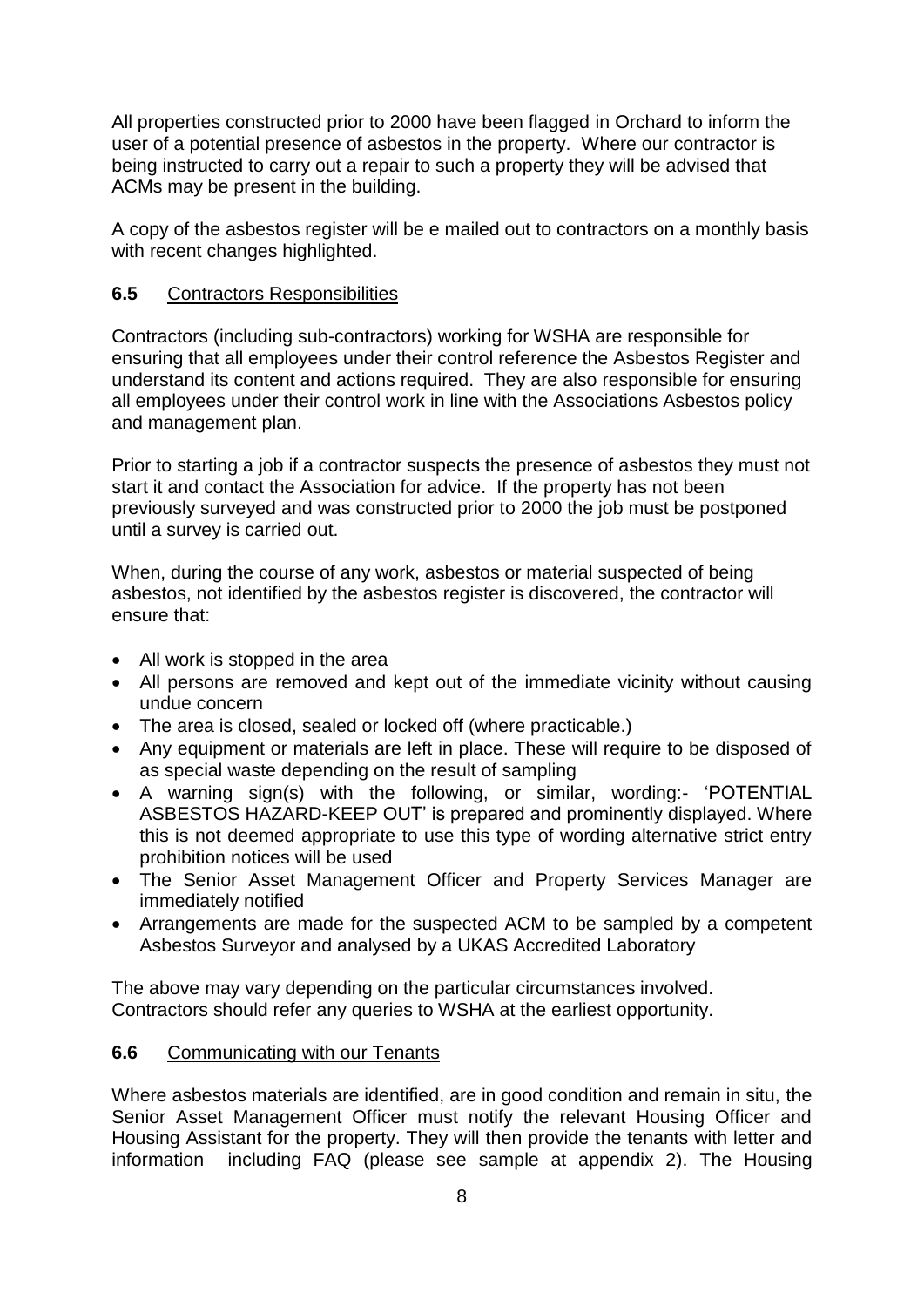Services staff will include the leaflet in sign up packs and discuss at new tenant sign up visit or will hand deliver to existing tenants where asbestos has been found.

### **6.7** On-Going Monitoring

All asbestos records and procedures must be regularly monitored and reviewed. It is imperative that all asbestos documents are kept up to date and are accessible. The asbestos register is an excel spreadsheet located on the common drive – I:Property Services/Asbestos/Asbestos Register - All Areas

The register is set up to be read only for the majority of staff. Editing permissions are set for the Senior Compliance Officer, Senior Contracts Officer and Property Services Manager.

Any changes to the condition and location of any known or suspected ACM's must be recorded on the asbestos register and associated files. Similarly any removal work must be recorded.

#### **6.8** Review of the Plan

The Association will review the asbestos management plan every year to ensure it is working effectively. This review will be linked to the corporate risk register and the risk adjusted as necessary.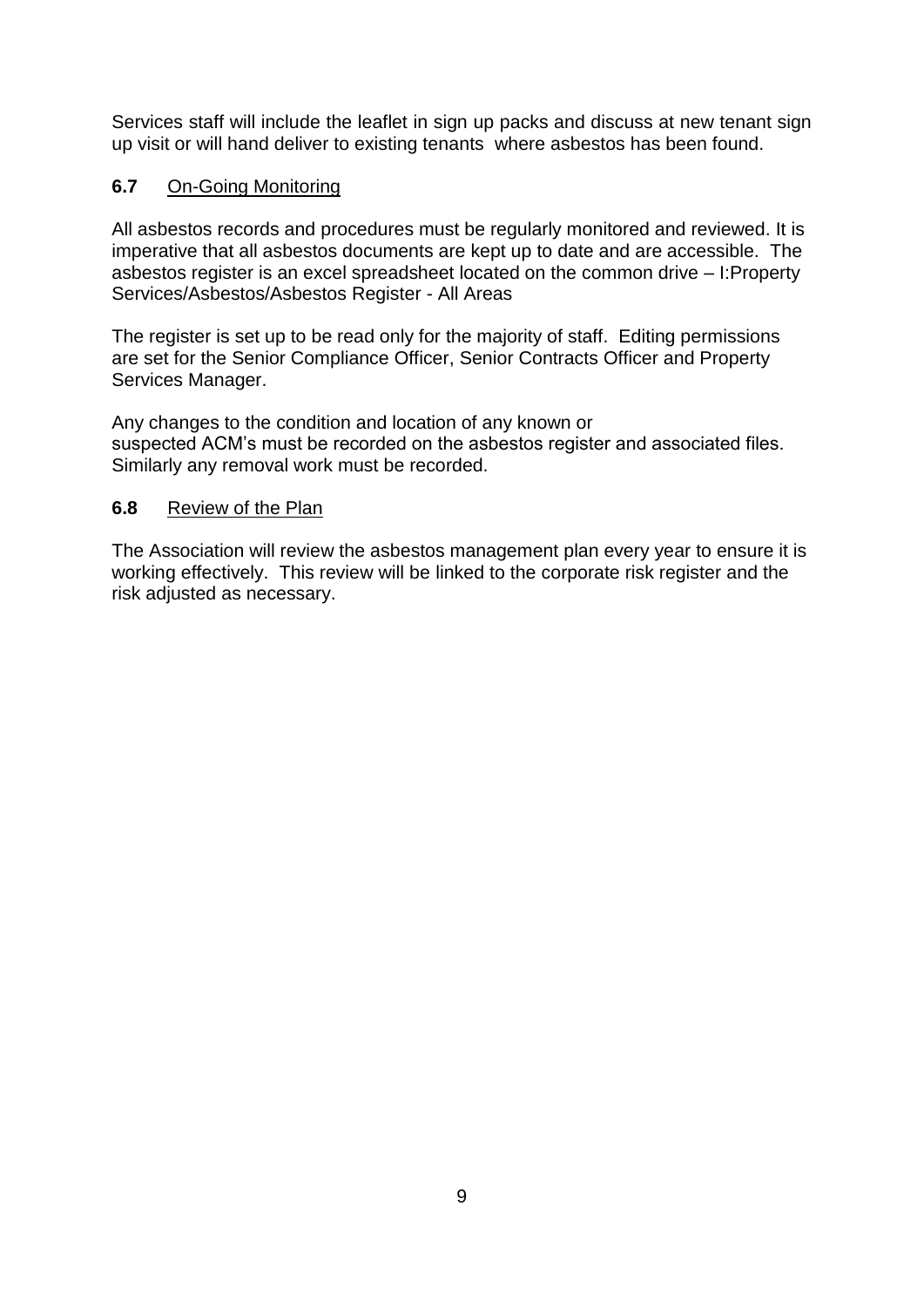# **Appendix 1**

#### Asbestos Management Surveys

- An asbestos management survey is a non-intrusive survey, which should be completed by a competent person and meet the criteria specified in Asbestos: The Survey Guide (HSG264). The surveyor completing this work is expected to be capable of determining the number of samples necessary in any given room based on the material, location and their experience
- Management Surveys sample all readily accessible suspect materials and are generally commissioned in order to develop general information on the incidence of ACM's across housing stocks and office/commercial premises

#### Refurbishment and Demolition Surveys

- If downtaking or intrusive maintenance work is planned, then a Refurbishment and Demolition Survey should be completed instead of a Management Survey
- Refurbishment & Demolition surveys are undertaken where significant disruptive works will be carried out in properties. While this typically relates to demolition and major refurbishment works, the HSE have issued guidance stating that this type of survey should be undertaken in advance of planned improvement project e.g. kitchen and bathroom replacement projects. (Refurbishment & Demolition surveys sample all suspect materials, and are intrusive leading to damage to wall panels, floors, service risers etc.)
- Where improvement programmes are to be undertaken in the housing stock for example: kitchen and/or bathroom replacement programmes, a representative sample number of Refurbishment & Demolition surveys will be carried out on each property type included in the project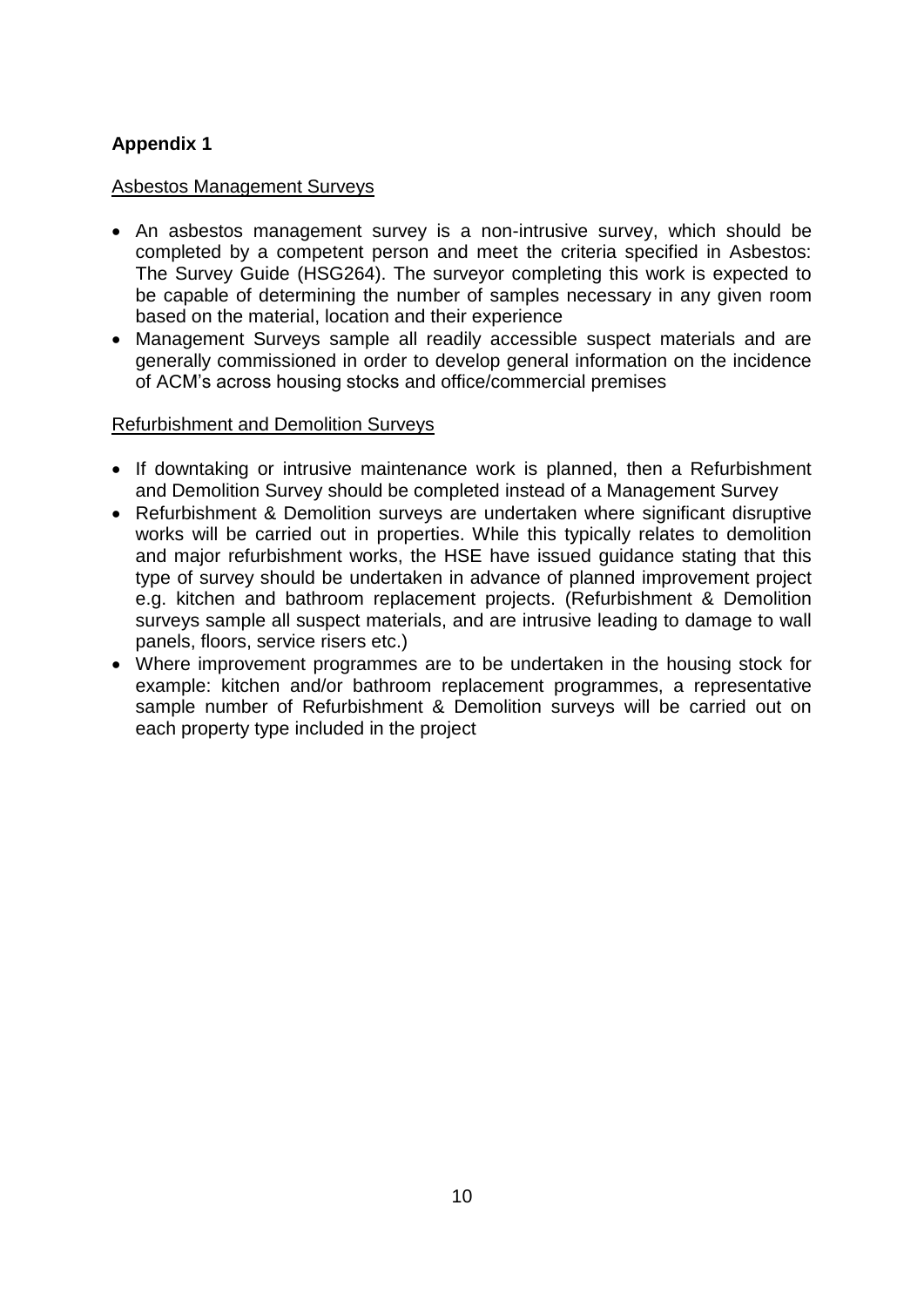**Appendix 2 – Example Tenant Letter and Info & FAQ Leaflet**

**Name Address**

**Date**

**Dear xxx**

### **Asbestos Survey**

A recent survey has revealed the presence of Asbestos in your property in the following locations:

All ceilings throughout the property

Following the survey, it has been determined that the asbestos material in your home is in good condition and it is in a position where it will be not be disturbed, therefore it poses no risk to you.

I have enclosed an information leaflet which provides further information on Asbestos.

If you have any further queries, do not hesitate to contact me on xxxx

Yours sincerely

Xxx Housing Officer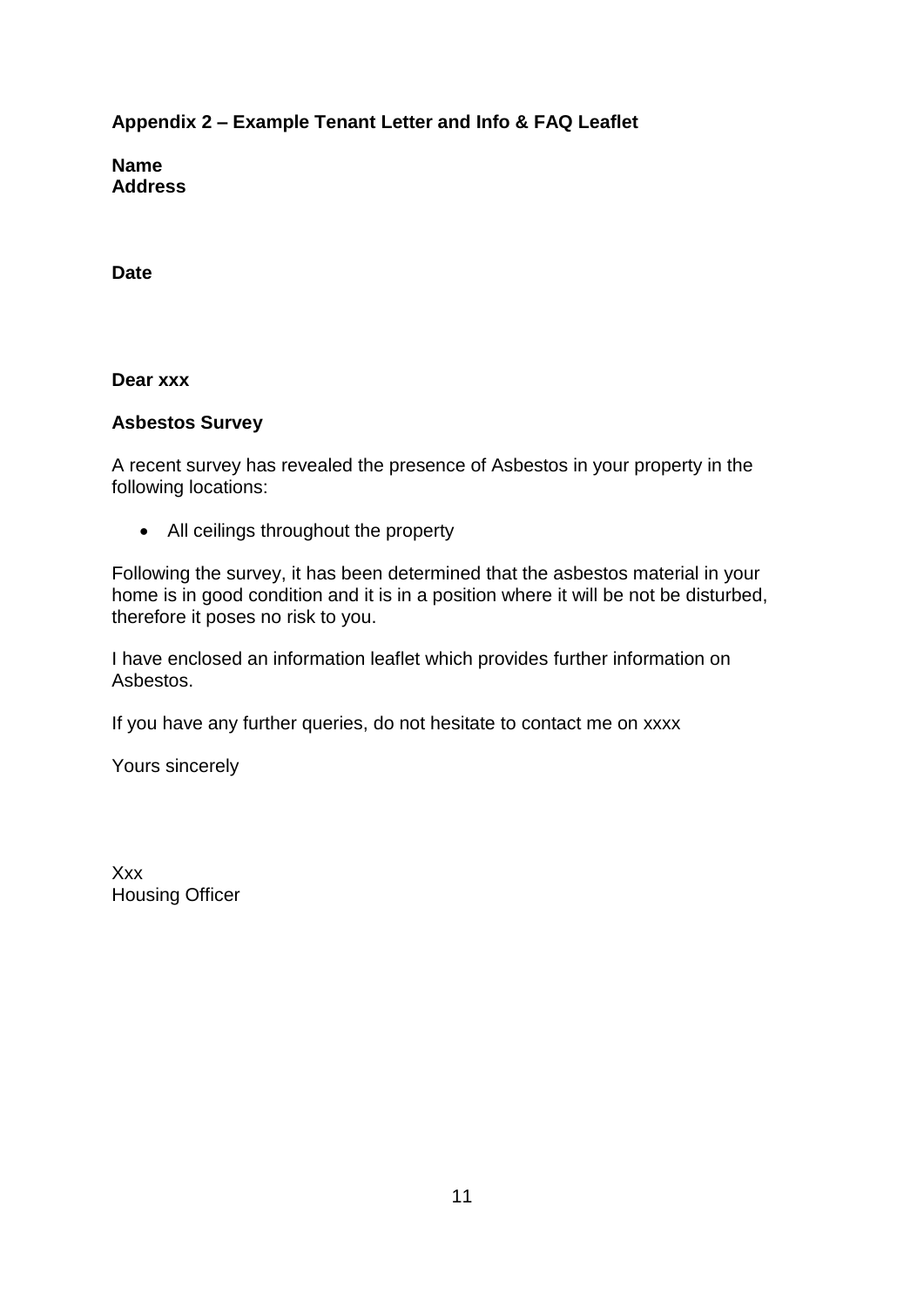### **ASBESTOS IN THE HOME**

#### GENERAL ADVICE AND INFORMATION

#### Introduction

This information leaflet addresses questions and answers about asbestos in the home. It explains what it is, why it might be a problem and how to deal with it.

Asbestos is a mineral and its fibres are strong and resistant to heat and chemicals. This has led to its use in a wide variety of building materials and products particularly between the 1950's and the 1980's.

Whilst asbestos is potentially a very hazardous material, the risk from asbestos in the home is very low. If the asbestos containing material is in good condition, and in a position where it will not be disturbed, it poses no risk.

Why may asbestos be a problem?

When asbestos materials become damaged or disturbed they can release fibres into the air. These fibres can be breathed deep into the lungs where they can stay for a long time and may cause damage. Asbestos fibres and dust are potentially dangerous if inhaled in higher concentrations over a period of time when they can cause serious lung diseases including cancer. However, in order for these levels to be reached, the asbestos containing materials have to be significantly disturbed by scrubbing, sanding, scraping or cutting/drilling.

#### FREQUENTLY ASKED QUESTIONS

Textured coatings

Q - Can I stick drawing pins into the wall or ceiling to hang decorations etc.? A- Yes, this is acceptable

Q - Can I paint over the ceilings?

A- Yes this is good practice as it seals the material.

Q - Can I remove, drill, scrape or sand down the material?

A - No, under no circumstances should this be done, if removal or disturbance is necessary you must contact West of Scotland Housing Association (WSHA) as this work will require a specialist contractor.

Q - Can I plaster over the existing textured coating?

A- No, in some cases this work may also require a specialist contractor; contact must be made with WSHA.

Q - Can I change light fittings/fixtures or sockets?